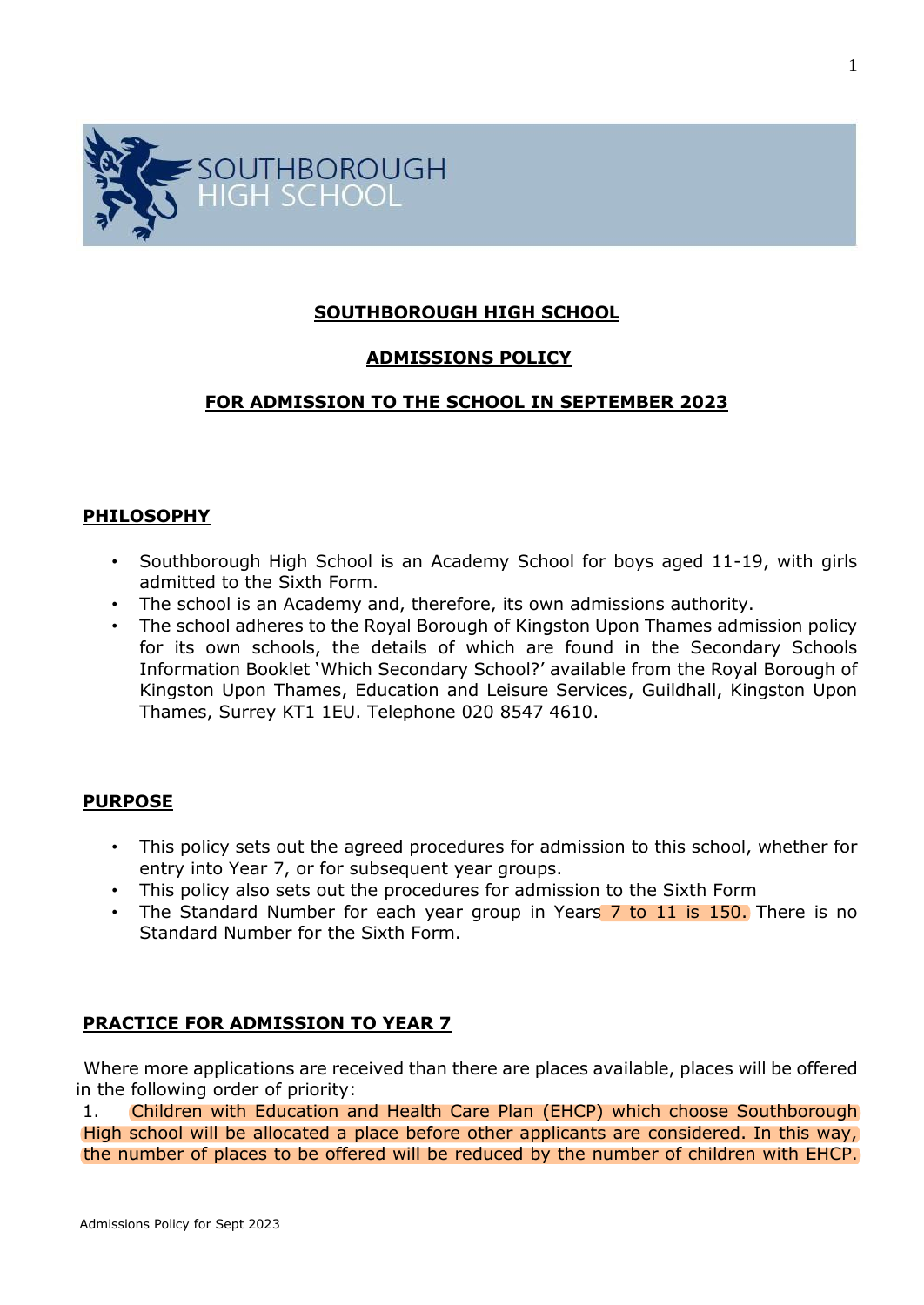Children with EHCP that names Southborough High school and who arrive outside the normal admission round will be admitted to the school even if the school is oversubscribed.

2. Places will be offered secondly to Looked After Children and previously looked after children. Applications made under this criterion must be accompanied by details of circumstance and professionally supported evidence (e.g. from a social worker).

3. Places will be offered next to children who have a brother or sister, including an adopted, half, step- or foster-brother or sister, living at the same address and attending Southborough High School at the proposed date of admission.

4. Places will then be offered in cases of exceptional family, social or medical need (which must be described on the application form and then be verified by a qualified health professional or social worker- for example a hospital consultant or senior Social worker) which makes the school concerned the most suitable one for the individual child.

5. The remaining places will be offered to children who live nearest to the school, as measured using a straight line. All distance will be measured from the child's home to the nearest school entrance: either on Hook Road, or Kent Way. All distances will be measured using the Council's computerised Geographical Information System.

## **NOTES**

- a. Distance will be used as a tie breaker if there are more applicants than places available under each criterion 1-4 above. For applicants who live the same distance from the school, random selection by the drawing of lots is used as a final tie-breaker.
- b. Where a parent applies for entry into the same year group for more than one child and it is not possible to offer places to all the siblings (adopted, half, step- or fosterbrother or sister, living at the same address) the children's names will be added to waiting list in accordance with the published admissions criteria, in the same way as for other children.
- c. Where there is one school place available and more than one child who is eligible for the place under the published admissions criteria, the parent will be asked whether or not she/he wishes to accept the available place.
- d. The definition of looked after children and previously looked after children is as follows:
	- children who are in the care of a local authority, or being provided with accommodation by a local authority in the exercise of their social services functions in accordance with Section 22 of the Children Act 1989, at the time an application for a school is made;
	- children who were previously looked after, but ceased to be so because they were adopted (under the Adoption Act 1976 or Adoption and Childrens Act 2002), or became subject to a child arrangements order or special guardianship order.

## **LATE APPLICATIONS**

Under the agreed terms of the co-ordinated secondary scheme, late applications for entry into Year 7 will not be considered until after all applications received by the closing date,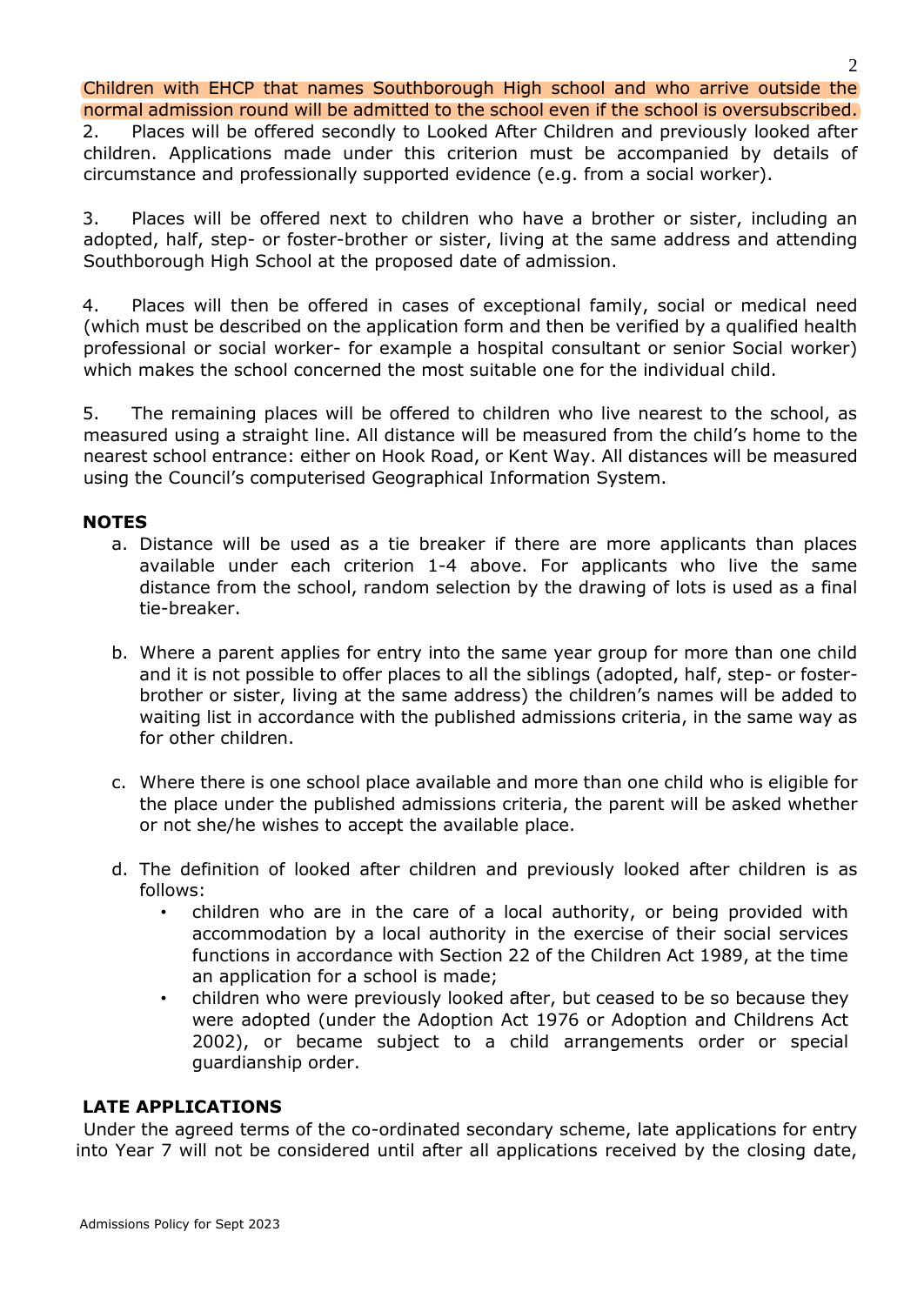unless proof is provided that there were exceptional reasons that prevented an application to be submitted on time.

## **WAITING LIST**

For entry into Year 7 in September of any year, following co-ordination, the waiting list will automatically consist of the names of all unsuccessful applicants who have not had a higher preference offer and will be held in criteria order.

Parents can request to add names of children who have had a higher preference offer, or who did not originally name the school as a preference, to be added to the waiting list. These names will be added in criteria order and the waiting list will be held until July 2024. Parents will be asked at the end of the academic year if they wish their child to remain on the list.

### **IN YEAR APPLICATIONS**

All applications for admission to all year groups 7 to 11, must be made to Kingston Local Authority (LA) on their In-Year application form. If a parent wishes to apply for a place at this school, they must name the school as one of their preferences on the In-Year application form and submit this to Kingston School Admissions.

For entry into Years 7 to 11, the position of any applicant on any waiting list will be determined using the oversubscription criteria as outlined in the relevant sections above.

### **FAIR ACCESS PROTOCOL**

The Council and all 11 secondary schools and academies in Kingston Upon Thames have agreed a fair access protocol to admit children who are currently without a school place and may have difficulty finding a suitable school place.

The aims of the fair access protocol are to ensure that:

- a school place is found quickly for children with no school place and who meet the criteria for consideration under the fair access protocol;
- no school, including those with places available, is asked to admit a large number of children who have been excluded from other schools, have challenging behaviour or a history of behavioural problems;
- the child is admitted to the most suitable school, even if there is no place available and the school has to go over their published admission number.

Children who are admitted to schools under this protocol take priority over any children on waiting lists.

The Fair Access Panel, which considers applications under this protocol, consists of the Headteachers of each mainstream Kingston secondary school, the Headteacher of the Pupil Referral Unit and senior Council staff.

The panel makes the final decision on which school will be nominated to receive each case. This will take into account the suitability of the placement for the pupil and the school and, where possible, will ensure that the required additional resources are made available to support the pupil's successful integration into school.

### **APPEALS**

The parents of any child who is unsuccessful in gaining a place at the school will be offered the right of appeal and notified of the appeals process.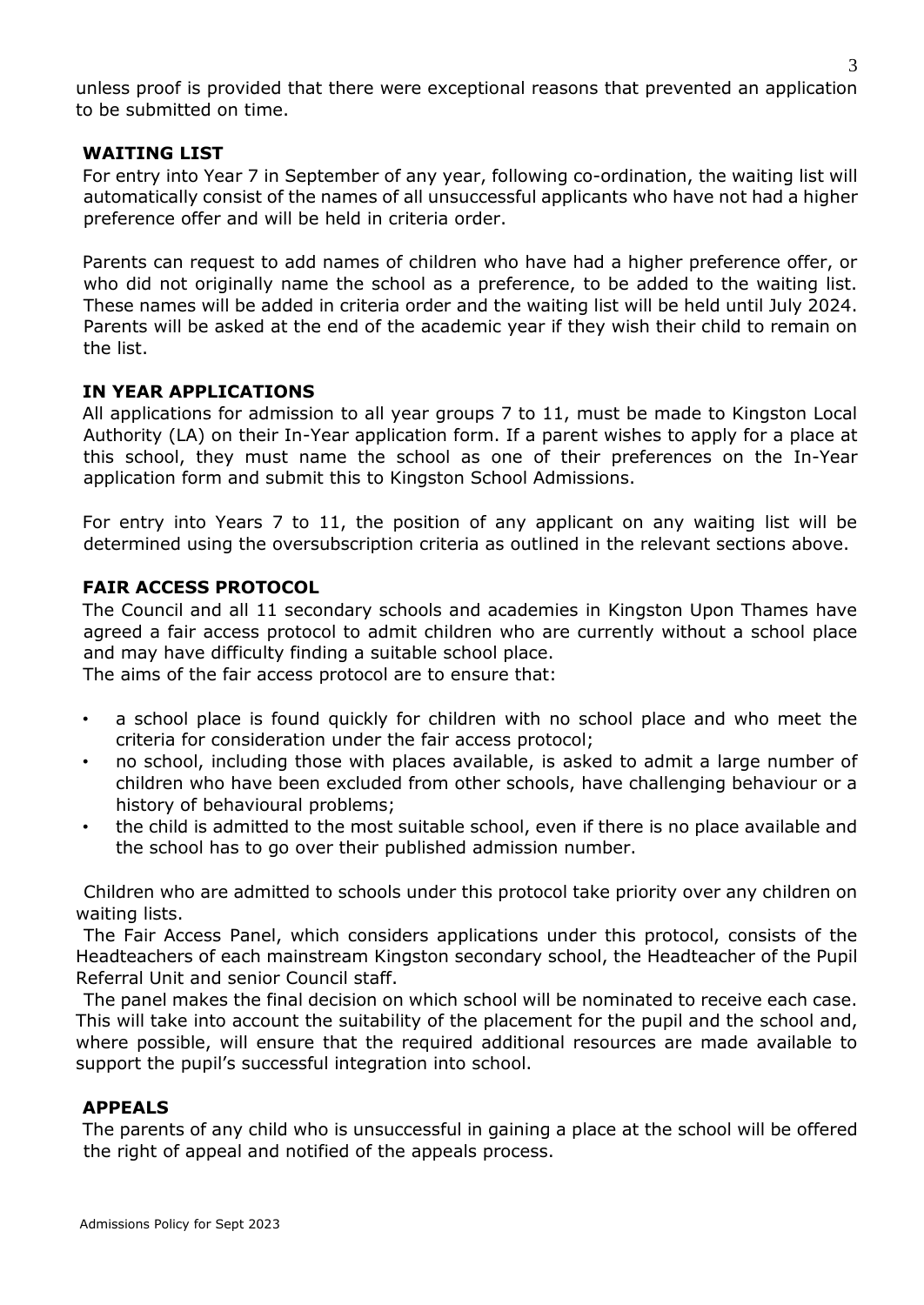The position of any applicant on any waiting list maintained by the Governors will be determined using the oversubscription criteria as outlined.

## **ADMISSION TO THE SIXTH FORM**

### **OVERVIEW**

The Sixth Form of Southborough High School is an inclusive one. We aim to offer a course to every student. There may be cases, however, when this is not possible.

There is no minimum qualification for entry into the Sixth Form, as such. However, each course does have minimum requirements which must be met. A document with this information can be found on the Sixth form section of the website.

The entry criteria for external applicants are the same as for students already in the school except that applications from internal applicants will be considered first.

Applications (both internal and external) will be judged using an applicant's end of Year 10 report and a set of predicted grades decided upon by their current school before the end of December of the year prior to admission.

Applications made at the beginning of the autumn term for immediate admission will be judged using the applicant's actual GCSE / BTEC grades.

### **SIXTH FORM ADMISSIONS PROCEDURE**

Any student thinking of applying to join the school's Sixth Form should attend the Sixth Form Open Evening, which will be held in October 2020. An information booklet and application form will be loaded on to the school website immediately after the Open Evening.

All applicants, whether internal or external, should complete an application form and hand it in by the stated deadline (which will be the same deadline for all applicants) or apply via UCAS Progress online. External applicants should return their application form with a copy of their end of Year 10 report and communicate with the Sixth Form Administrator to schedule a tour of the school and interview with either the Head of Sixth Form or Assistant Head of Sixth Form.

Students are required to complete the predicted grade section of the application form and references may be requested for external candidates.

The current school completes the predicted grade form, and returns it to the Sixth Form Administrator at the School by the stated deadline.

Those applicants judged to be of the required standard will be made a conditional offer.

The option choices of all applicants judged to be of the required standard are inputted into the School's timetabling process. If there are more applicants for a course than there are places then the choice of internal applicants will be processed first. The remaining places will be given to the best external applicants as judged by the grades on their end of Year 10 report and the School's official predicted grade form.